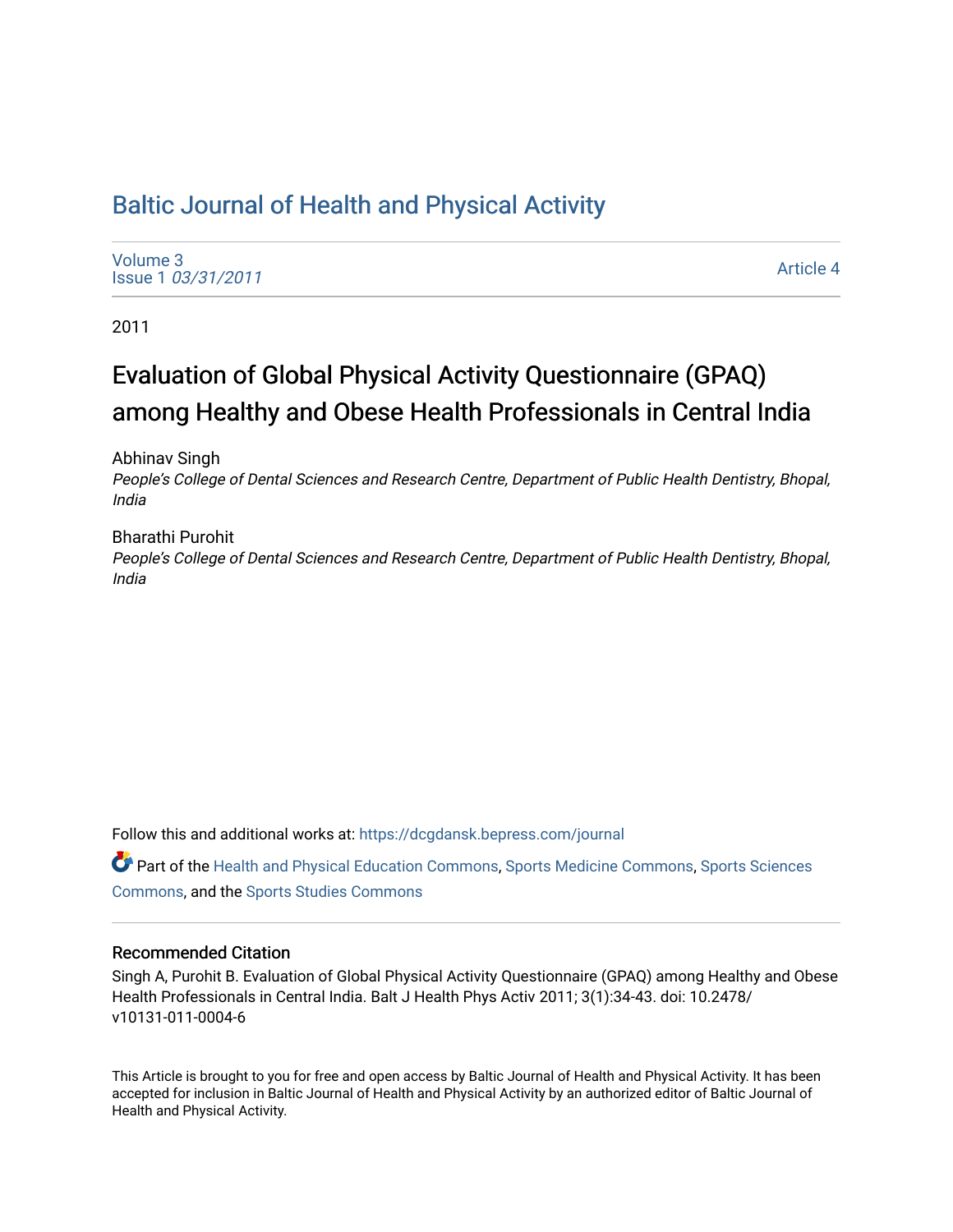|                                                                                                            | <b>Evaluation of Global Physical Activity</b><br><b>Questionnaire (GPAQ) among Healthy and Obese</b><br><b>Health Professionals in Central India</b>                                                                                                                                                                                                                                                                                                                                                                                                                                                                                                                                                                                                                                                                                                                                                                                    |
|------------------------------------------------------------------------------------------------------------|-----------------------------------------------------------------------------------------------------------------------------------------------------------------------------------------------------------------------------------------------------------------------------------------------------------------------------------------------------------------------------------------------------------------------------------------------------------------------------------------------------------------------------------------------------------------------------------------------------------------------------------------------------------------------------------------------------------------------------------------------------------------------------------------------------------------------------------------------------------------------------------------------------------------------------------------|
|                                                                                                            | DOI: 10.2478/v10131-011-0004-6                                                                                                                                                                                                                                                                                                                                                                                                                                                                                                                                                                                                                                                                                                                                                                                                                                                                                                          |
| <b>Authors' Contribution:</b><br>A - Study Design<br>B - Data Collection                                   | Abhinav Singh (A,B,C,D,E,F,G), Bharathi Purohit (A,B,C,D,E,F,G)                                                                                                                                                                                                                                                                                                                                                                                                                                                                                                                                                                                                                                                                                                                                                                                                                                                                         |
| C - Statistical Analysis<br>D - Data Interpretation<br>E - Manuscript Preparation<br>F - Literature Search | People's College of Dental Sciences and Research Centre,<br>Department of Public Health Dentistry, Bhopal, India                                                                                                                                                                                                                                                                                                                                                                                                                                                                                                                                                                                                                                                                                                                                                                                                                        |
| G - Funds Collection                                                                                       | Source of Funding: People's College of Dental Sciences & Research Centre                                                                                                                                                                                                                                                                                                                                                                                                                                                                                                                                                                                                                                                                                                                                                                                                                                                                |
|                                                                                                            | Key words: obesity, sedentary lifestyle, dental professionals, physical activity.                                                                                                                                                                                                                                                                                                                                                                                                                                                                                                                                                                                                                                                                                                                                                                                                                                                       |
|                                                                                                            | <b>Abstract</b>                                                                                                                                                                                                                                                                                                                                                                                                                                                                                                                                                                                                                                                                                                                                                                                                                                                                                                                         |
|                                                                                                            | Background:   To assess physical activity using the Global Physical Activity Questionnaire (GPAQ)<br>among healthy, overweight and obese Indian health professionals.                                                                                                                                                                                                                                                                                                                                                                                                                                                                                                                                                                                                                                                                                                                                                                   |
| <b>Material/Methods:</b>                                                                                   | The Global Physical Activity Questionnaire (GPAQ) was used to assess physical<br>activity among 324 dental health care professionals (third-year students, final-year<br>students, interns, and faculty). Metabolic Equivalents (MET) were used to express the<br>intensity of physical activities, and are also used for the analysis of GPAQ data. The<br>analysis of Variance (ANOVA) was used to compare the mean physical activity<br>scores among dental health care professionals. The Chi Square test was used to<br>compare categorical risk indicators and obesity (BMI). Kendall's test was used to<br>compute the correlation between physical activity categorical indicator (CI), obesity<br>and sedentary behaviour. The logistic regression analysis was performed to<br>determine the importance of the factors associated with obesity. Odds ratio was<br>calculated for all variables with 95% confidence intervals. |
|                                                                                                            | <b>Results:</b> Total physical activity measured in mean MET minutes per week was 625.6, 786.3,<br>296.5, and 296.5 for third-year students, final-year students, interns, and faculty<br>respectively ( $p \le 0.05$ ). Total energy expenditure of 0 MET minutes per week was<br>calculated as 32.2%, 10.3%, 17.9% and 44.9% of third-year students, final-year<br>students, interns, and faculty, respectively. Of the 211 health care professionals in<br>high risk group 28.9% were in the third year, 19.9% in the final year, 20.4% were<br>interns and 30.8% were faculty members. Obesity was calculated in 22.4% third-year<br>students, 16.3% final-year students, 20.4% interns and 40.8% of faculty members.<br>Overweight problems were seen in 19.7%, 24.7%, 24.7% and 30.8% of third-year<br>students, final-year students, interns, and faculty members respectively ( $p \le 0.001$ ).                                |
| <b>Conclusions:</b>                                                                                        | A significant correlation was seen between physical activity categorical indicator and<br>BMI. A significant negative correlation was noted between physical activity categorical<br>indicator and sedentary behaviour. A significant correlation was also noted between<br>BMI and sedentary behavior. Physical activity is a positive health behavior with so<br>much potential to improve public health and so few risks that it deserves to be central<br>to any future public health strategy.                                                                                                                                                                                                                                                                                                                                                                                                                                     |

Word count: 4475 Tables: 7 Figures: - References: 30

Received: October 2010 Accepted: March 2011 Published: March 2011

Corresponding Author:

Dr. Abhinav Singh, MDS, Assistant Professor

People's College of Dental Sciences, Bhopal – India, Department of Public Health Dentistry, Phone: 91-07554093457, e-mail: <u>drabhinav.singh@gmail.com</u>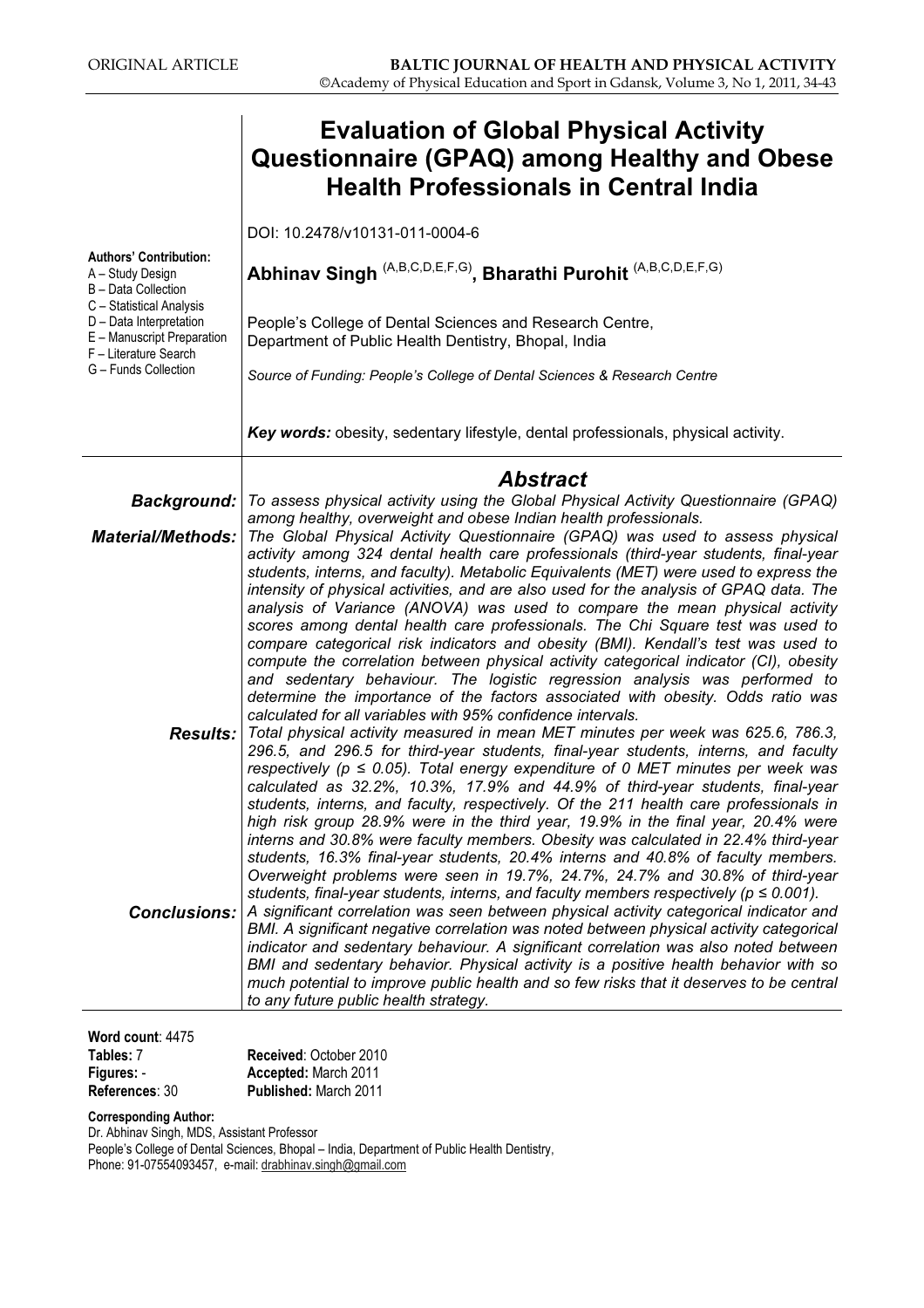# **Introduction**

Regular physical activity is well recognized as a lifestyle behavior important for the development and maintenance of individual and population health and well-being [1,2]. Our modern way of living has largely eliminated physical activity from our lives as one of the fundamental stimuli. Physical inactivity has become a major risk factor for chronic noncommunicable diseases in populations. Epidemiological research has proven that 15–20% of the overall risk for coronary heart disease, type 2 diabetes, colon cancer, breast cancer, musculoskeletal diseases and psychological disorders is attributable to physical inactivity [3]. Physical inactivity also reflects poor self-esteem and a lower health-related quality of life.

In 1997, World Health Organization declared obesity a global epidemic with major health implications. Physical activity is one of the keys to counteracting the current epidemic of overweight and obesity. Physical activity is defined as "any force exerted by skeletal muscles that results in energy expenditure above resting level" [4].

Active living is a way of life that integrates physical activity into daily routines. The goal for the general adult population is to accumulate at least half an hour of activity each day. [5] Physical activities can vary widely in intensity. Intensity varies according to the type of activity and the capacity of the individual.

In the  $21^{st}$  century, everyday life offers fewer opportunities for physical activity, and the resultant sedentary lifestyles have serious consequences for public health. A sedentary lifestyle plays a significant role in obesity [3]. Worldwide there has been a large shift towards less physically demanding work, and currently at least 60% of the world's population gets insufficient exercise [6]. Obesity has reached epidemic proportions in India in the 21st century, with morbid obesity affecting 5% of the country's population [7]. According to the 1999–2000 National Health and Nutrition Examination Survey, the prevalence of overweight or obesity in children and youth in the United States is over 15%, a value that has tripled since the 1960's [8].

Physical inactivity is a state of relatively complete physical rest, which does not provide sufficient stimulus for human organs to maintain their normal structures, functions and regulations. In the 2002 World Health Report, the proportion of deaths attributable to physical inactivity in the European Region was estimated to be 5–10% [9]. Based on actual rates of disease and death of physically inactive and active people in the Danish population, a change from inactivity to activity from the age of 30 up to the age of 80 would translate into a gain in life expectancy of between 2.8 and 7.8 years for men and between 4.6 and 7.3 years for women, depending on the degree of activity increase [10]. Another Danish study shows that physically inactive people can expect between 8 and 10 fewer life years without a major disease than physically active people [11]. The economic costs attributable to physical inactivity are enormous. The health impacts and their related costs could be reversed by increasing levels of physical activity. Regular moderate physical activity is a very cost-effective way of improving and maintaining people's health. The promotion of physical activity should therefore be a fundamental component of public health work.

Monitoring of the population levels of physical activity using a standardized protocol is a core part of a public health response to current concerns regarding levels of physical inactivity and obesity [12]. The Global Physical Activity Questionnaire (GPAQ) was developed by WHO for physical activity surveillance in various countries. It collects information on physical activity participation in three settings (or domains) as well as sedentary behaviour, comprising 16 questions. The 3 domains of the questionnaire are: activity at work, travel to and from places and recreational activities [13].

Health professionals often focus their efforts on providing care for their patients, without taking proper care of themselves. When combined with work that causes them to repeatedly strain their muscles, tendons, and other body tissues, this physical stress can promote the development of musculoskeletal disorders through muscle tension, restricted movement, and pinched nerves.

Sedentary work, like that performed in dentistry, concentrates work stress onto certain muscles and builds tension in bodies. Dentists and hygienists in particular are at risk for developing musculoskeletal diseases because of the prevalence of awkward postures in dental procedures,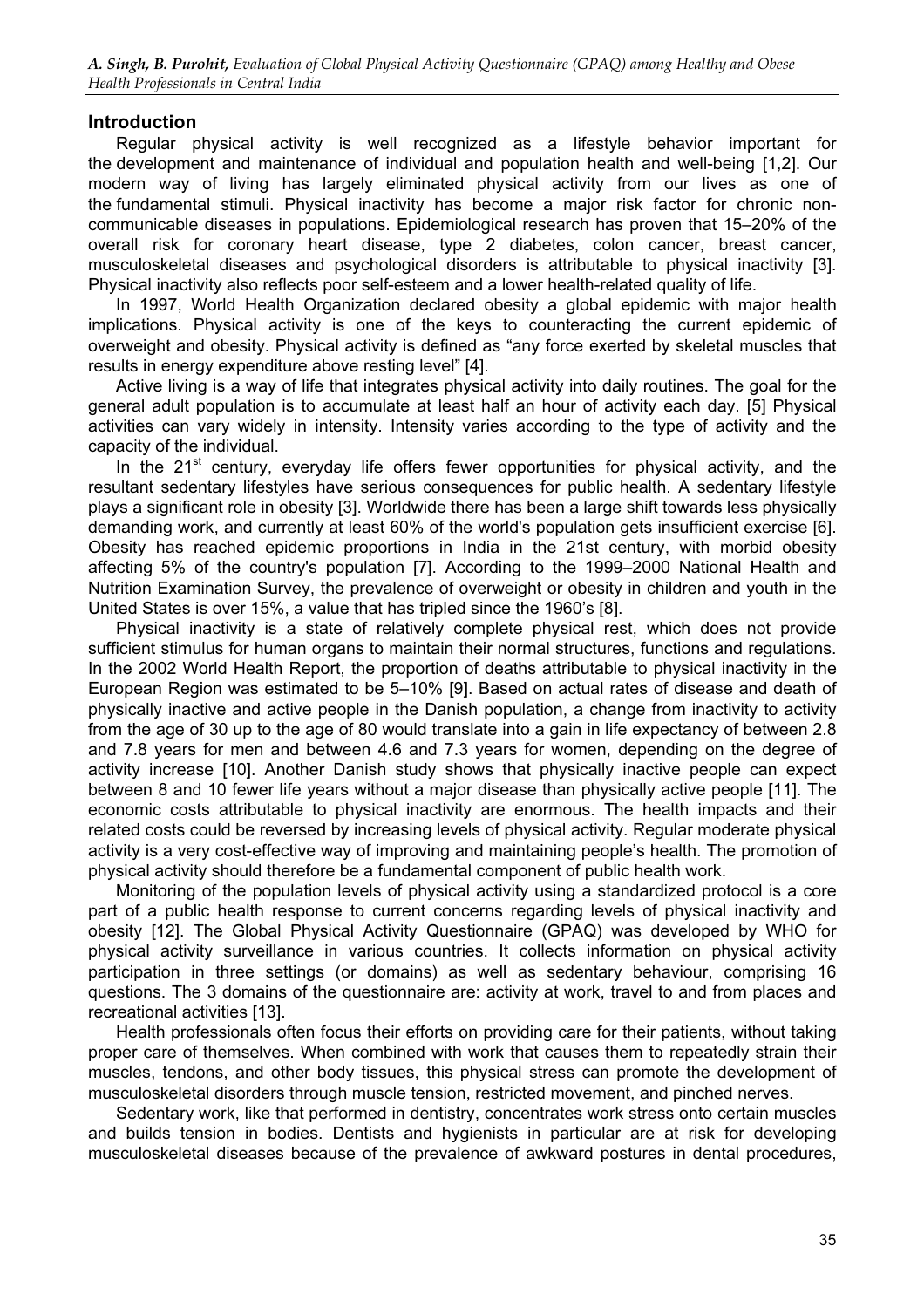repetitive work, prolonged static and unsupported sitting, extended workdays, and the impact of working with thin instruments in overextended positions throughout the day.

Participation in physical activity throughout life can increase and maintain musculoskeletal health, or reduce the decline that usually occurs with age in sedentary people [14]. Recognizing the importance of physical activity among health professionals, the present study aims to examine physical activity using the Global Physical Activity Questionnaire (GPAQ) among healthy, overweight and obese Indian health professionals. An additional aim of the study was to correlate physical activity with obesity among dental professionals.

# Material and Methods

#### Study Population

The Global Physical Activity Questionnaire (GPAQ) was used to assess physical activity among dental health care professionals in a dental school in Bhopal city, Central India. The sample size comprised 324 dental health care professionals; inclusive of 90 third-year dental students, 87 final-year ones, 78 interns and 69 faculty members. Interns are graduates from the same school, with postings equally distributed in respective departments during the stipulated one year. Dental health care professionals responding to the questionnaire for third-year students, final-year students, interns and faculty was 90%, 89%, 87% and 76% respectively.

# GPAQ Instrument

GPAQ comprises 16 questions grouped to capture physical activity undertaken in different behavioral domains, namely work, transport and discretionary activity (also known as leisure or recreation). Within the work and discretionary domains, questions assess the frequency and duration of 2 different categories of activity defined by the energy requirement or intensity (vigorous- or moderate-intensity). In the transport domain, the frequency and duration of all walking and cycling for transport is captured, but no attempt is made to differentiate between these activities. One additional item is collected, i.e. time spent in sedentary activities.

Metabolic Equivalents (MET) are commonly used to express the intensity of physical activities, and are also used for the analysis of GPAQ data. MET is the ratio of a person's working metabolic rate relative to the resting metabolic rate. One MET is defined as the energy cost of sitting quietly, and is equivalent to a caloric consumption of 1 kcal/kg/hour. For the analysis of GPAQ data, existing guidelines have been adopted: it is estimated that, compared to sitting quietly, a person's caloric consumption is four times higher when being moderately active, and eight times higher when being vigorously active. Therefore, when calculating a person's overall energy expenditure using GPAQ data, 4 METs get assigned to the time spent in moderate activities, and 8 METs to the time spent in vigorous activities.

To assess physical activity MET scores were calculated separately for individual domains and sub domains. For the calculation of a categorical indicator, the total time spent on physical activity during a typical week, the number of days as well as the intensity of physical activity are taken into account. The three levels of physical activity suggested for classifying students are low, moderate, and high. The criteria for these levels are:

- − high: 7 or more days of any combination of walking, moderate- or vigorous intensity activities achieving a minimum of at least 3000 MET-minutes per week;
- − moderate: 5 or more days of any combination of walking, moderate- or vigorous intensity activities achieving a minimum of at least 600 MET-minutes per week;
- low: A person not meeting any of the above mentioned criteria falls in this category.

Informed consent and university clearance were taken for the study. The questionnaire was pre-tested on a random sample of dental health care professionals to ensure practicability, validity and interpretation of responses.

#### Body Mass Index (BMI)

Methods of estimating body composition include measuring weight and weight for height, body mass index (BMI), waist circumference, skinfold thickness, and ponderal index [15]. Of these,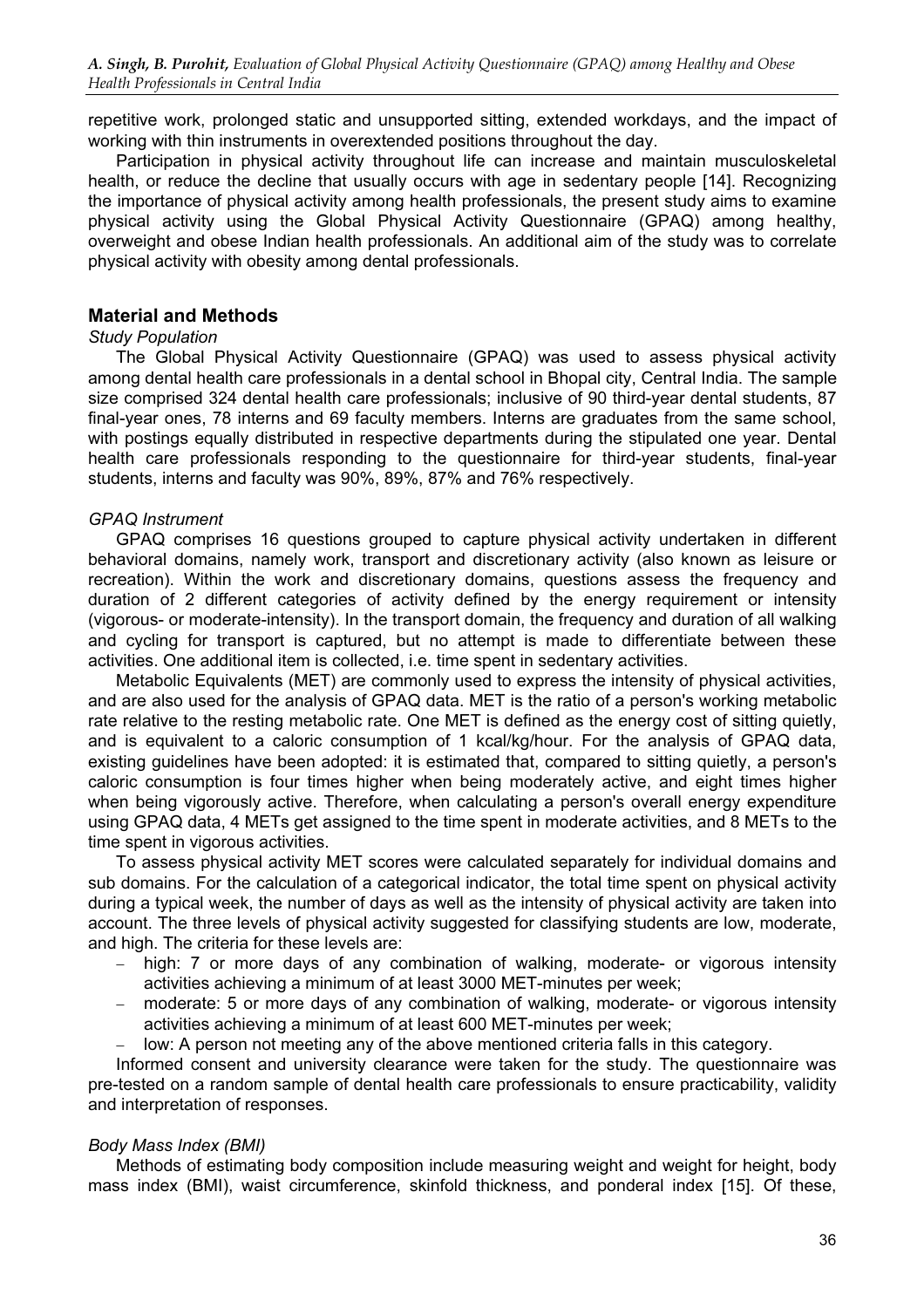perhaps the most convenient is BMI, which can be calculated according to the following formula: .<br>BMI = weight (kg)/(height) (m<sup>2</sup>)

Body Mass Index (BMI), a measurement which compares weight and height, defines people as underweight, normal weight, overweight (pre-obese) and obese. The WHO regards a BMI of less than 18.5 kg/m<sup>2</sup> as underweight, which may indicate malnutrition, an eating disorder, or other health problems, while a BMI greater than 25 kg/m<sup>2</sup> is considered overweight and above 30 kg/m<sup>2</sup> is considered obese [6].

#### Statistical Analysis

The validity of the questionnaire was assessed using Cronbach's alpha internal consistency coefficient. Mean MET scores of physical activity and inactivity were calculated for individual domains and sub-domains. The analysis of variance (ANOVA) was used to compare the mean physical activity scores among dental health care professionals. The chi square test was used to compare categorical risk indicators and obesity (BMI) among dental professionals. Kendall's test was used to compute the correlation between physical activity categorical indicator (CI), obesity and sedentary behaviour. The logistic regression analysis was performed to determine the importance of the factors associated with obesity. Odds ratio was calculated for all variables with 95% confidence intervals. The statistical analysis was performed using the Statistical Package for Social Sciences (SPSS) software for Windows version 13. For all statistical analyses  $p \le 0.05$  was considered significant.

# **Results**

A questionnaire study was conducted among dental health care professionals in a dental school in Bhopal city. Out of the 324 professionals examined, 143 (44.1%) were males and 181 (55.9%) were females. No significant difference was noted between males and females. Distribution of dental health care professionals in the dental school is depicted in Table 1.

| <b>Dental Professionals</b> |             | Gender      | Total      |
|-----------------------------|-------------|-------------|------------|
|                             | Male        | Female      |            |
| Third-year students         | 32 (22.3 %) | 58 (32%)    | 90 (27.8%) |
| Final-year students         | 35 (24.5%)  | 52 (28.7%)  | 87 (26.9%) |
| <b>Interns</b>              | 31 (21.7%)  | 47 (26%)    | 78 (24%)   |
| Faculty                     | 45 (31.5%)  | 24 (13.3%)  | 69 (21.2%) |
| Total                       | 143 (44.1%) | 181 (55.9%) | 324        |

Tab. 1. Distribution of dental health care professionals

Table 2 portrays physical activity among the dental professionals. Information on physical activity participation was calculated in three settings (or domains). The 3 domains of the questionnaire were: activity at work, travel to and from places and recreational activities. The intensity of physical activity was calculated in mean metabolic equivalents (MET) minutes per week. Activity at work was further classified in 2 sub-domains: vigorous and moderate. Total mean activity at work for third-year students, final-year students, interns, and faculty were 195.8, 400.9, 163.5, and 57.4 MET minutes per week respectively. Significant differences were noted for activity at work between the various groups (third-year students, final-year students, interns and faculty)  $(p \le 0.05)$ . Mean MET minutes per week for travel to and from places was 212.9, 185.2, 167.2, and 69.4 for the various dental health professional groups. Differences between the groups were also noted in the travel to and from places domain ( $p \le 0.05$ ). Recreational activities were further classified in 2 sub-domains: vigorous and moderate. MET scores were calculated separately for individual sub-domains. Significant differences were noted between the groups for energy expenditure in recreational activities ( $p \le 0.001$ ). Total physical activity was calculated by the sum of energy expenditures in the 3 domains. Total physical activity measured in mean MET minutes per week was 625.6, 786.3, 296.5, and 296.5 for third-year students, final-year students, interns and faculty respectively. Significant differences were noted between the various groups ( $p \le 0.05$ ).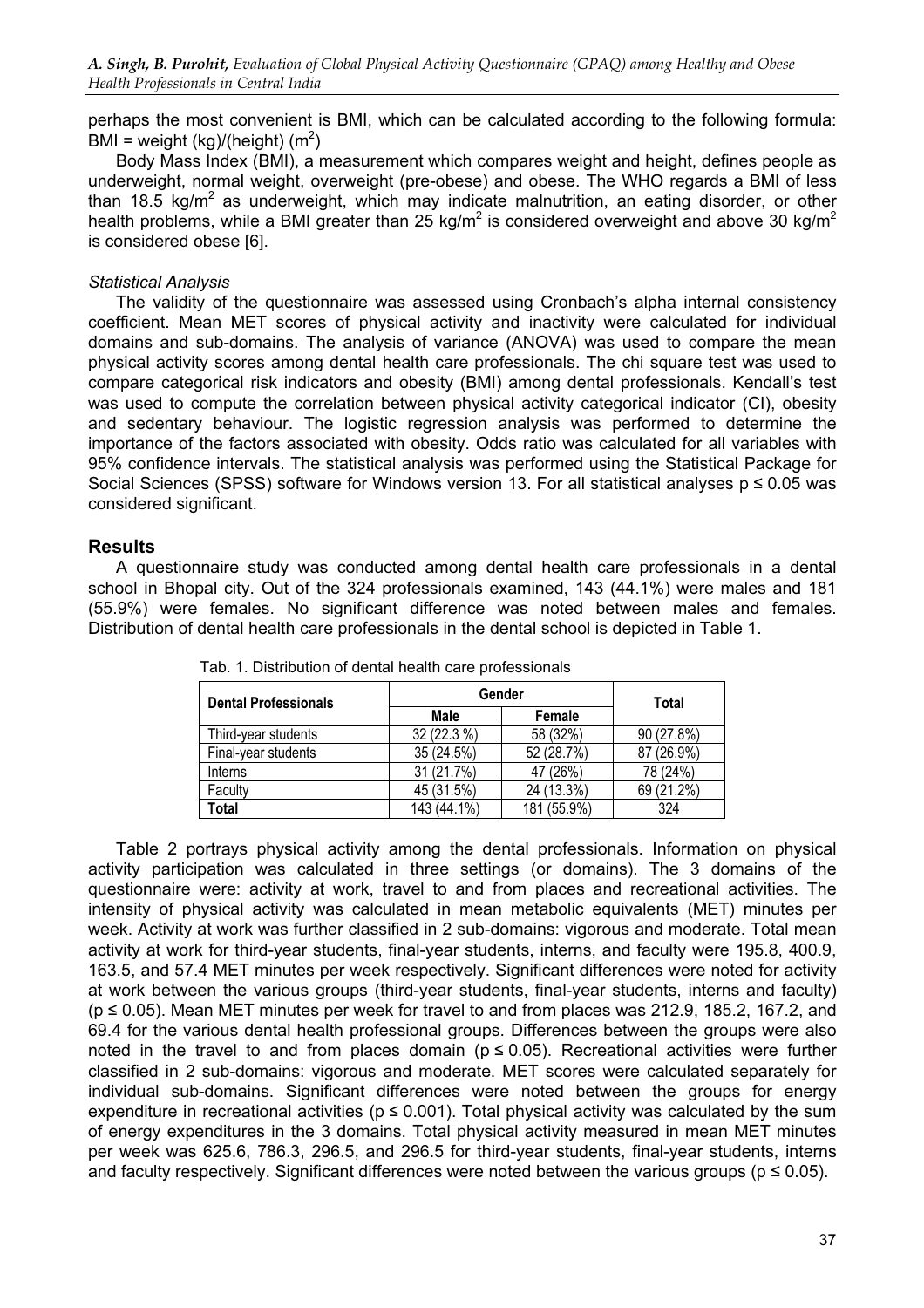| <b>Physical Activity</b>       |                        | Mean Metabolic Equivalents (MET) minutes per week<br>(SD) |                               |                  |                  |                  |  |
|--------------------------------|------------------------|-----------------------------------------------------------|-------------------------------|------------------|------------------|------------------|--|
| Domains                        | Sub-Domains            | Third-year<br><b>Students</b>                             | Final-Year<br><b>Students</b> | Interns          | Faculty          | Total            |  |
|                                | Vigorous               | 0                                                         | 14<br>(58.4)                  | 17.2<br>(67.6)   | 8.7<br>(50.7)    | 9.7<br>(50.9)    |  |
| Activity at work               | Moderate <sup>**</sup> | 209.1<br>(321.6)                                          | 376.6<br>(546.7)              | 153.2<br>(270.8) | 78.3<br>(161)    | 212.8<br>(312.3) |  |
| Total Activity at work**       |                        | 195.8<br>(317.5)                                          | 400.9<br>(886.6)              | 163.5<br>(283)   | 57.4<br>(150.2)  | 213.6<br>(525.6) |  |
| Travel to and from places**    |                        | 212.9<br>(307.4)                                          | 185.2<br>(340.5)              | 167.2<br>(201.6) | 69.4<br>(155.6)  | 163.9<br>(272.7) |  |
| Recreational                   | Vigorous               | 129.7<br>(530)                                            | 297<br>(981.6)                | 271.8<br>(696.5) | 40.4<br>(126.2)  | 189.8<br>(683.8) |  |
| Activities                     | Moderate               | 111.4<br>(279.1)                                          | 165.7<br>(400)                | 171.3<br>(340.7) | 111.9<br>(181.3) | 140.5<br>(315.4) |  |
| Total Recreational Activities* |                        | 260.9<br>(682.4)                                          | 546.7<br>(1146.1)             | 533.1<br>(973.2) | 160.3<br>(209.9) | 381.7<br>(860.5) |  |
| Total Physical Activity**      |                        | 625.6<br>(890.4)                                          | 786.3<br>(995.7)              | 296.5<br>(995.7) | 296.5<br>(363.7) | 724<br>(988.4)   |  |

Tab. 2. Physical activity among dental health care professionals

\*  $p = \leq 0.001$ , \*\*  $p = \leq 0.05$ 

Table 3 depicts physical inactivity among dental health care professionals under the 3 domains of the questionnaire i.e., activity at work, travel to and from places and recreational activities. It includes a number of subjects with energy expenditure of 0 MET minutes per week. Total energy expenditure at work of 0 MET was reported by 58.9%, 35.6%, 51.2% and 76.8% health care professionals in the third year, the final year, interns, and faculty groups respectively. Energy expenditure of 0 MET in travel to and from places was reported by 56.7%, 55.1%, 41% and 69.6% of the various dental health care professional groups. Total energy expenditure of 0 MET in recreational activities was reported by 74.4%, 58.6%, 53.8% and 52.1% dental health professionals in the various groups respectively. Total energy expenditure of 0 MET minutes per week was calculated in 32.2%, 10.3%, 17.9% and 44.9% of third-year students, final-year students, interns, and faculty respectively.

|                                       | <b>Physical Inactivity</b><br>(0 MET minutes per week) |                               |                               | <b>Number of subjects</b><br>(%) |              |       |
|---------------------------------------|--------------------------------------------------------|-------------------------------|-------------------------------|----------------------------------|--------------|-------|
| Domains                               | Sub-Domains                                            | Third-year<br><b>Students</b> | Final-year<br><b>Students</b> | Interns                          | Faculty      | Total |
| Activity at work =                    | Vigorous                                               | 90<br>(100                    | 81<br>(93.1)                  | 73<br>(93.6)                     | 67<br>(97.1) | 311   |
| 0 MET                                 | Moderate                                               | 51<br>(56.7)                  | 28<br>(32.2)                  | 38<br>(48.7)                     | 48<br>(69.6) | 165   |
| Total Activity at work = 0 MET        |                                                        | 53<br>(58.9)                  | 31<br>(35.6)                  | 40<br>(51.2)                     | 53<br>(76.8) | 177   |
|                                       | Travel to and from places $= 0$ MET                    | 51<br>(56.7)                  | 48<br>(55.1)                  | 32<br>(41)                       | 48<br>(69.6) | 179   |
| Recreational                          | Vigorous                                               | 81<br>(90)                    | 74<br>(85)                    | 61<br>(78.2)                     | 58<br>(84)   | 274   |
| Activities = $0$ MET                  | Moderate                                               | 71<br>(78.9)                  | 65<br>(74.7)                  | 48<br>(61.5)                     | 45<br>(65.2) | 229   |
| Total Recreational Activities = 0 MET |                                                        | 67<br>(74.4)                  | 51<br>(58.6)                  | 42<br>(53.8)                     | 36<br>(52.1) | 196   |
| Total Physical Activity = 0 MET       |                                                        | 29<br>(32.2)                  | 9<br>(10.3)                   | 14<br>(17.9)                     | 31<br>(44.9) | 83    |

Tab. 3. Physical inactivity among dental health care professionals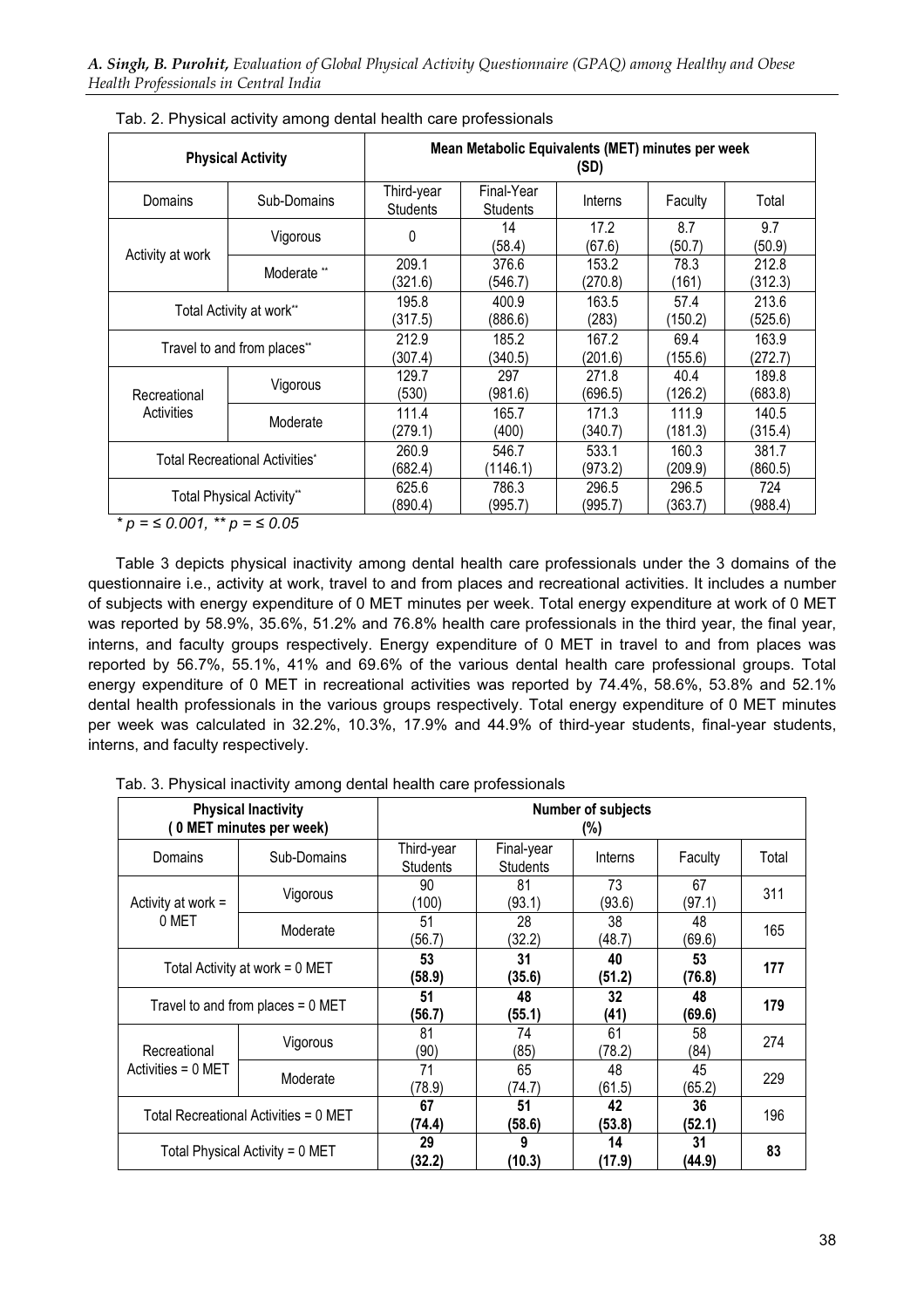Table 4 shows the categorical risk indicator for dental health care professionals. The three levels of physical activity for classifying dental health care professionals are low, moderate, and high. Of the 211 health care professionals in the high risk group, 28.9% were in the third year, 19.9% in the final year, 20.4% were interns and 30.8% were faculty members. In the moderate risk group 33.3% subjects were in the third year, 40% in the final year, 26.7% interns and 6.7% were faculty members. As low as 17% subjects in the third year, 47.2% in the final year and 35.8% interns were in the low risk group. Surprisingly, none of the faculty members were present in the low risk group. Significant differences were noted between the various risk categories for dental health care professionals ( $p \le 0.001$ ).

|                                | <b>Category Indicator</b>        |                                                 |                                         |  |  |  |  |
|--------------------------------|----------------------------------|-------------------------------------------------|-----------------------------------------|--|--|--|--|
| <b>Dental Professionals</b>    | Low Risk<br>(>3000 MET min/week) | <b>Moderate Risk</b><br>(600-3000 MET min/week) | <b>High Risk</b><br>(<600 MET min/week) |  |  |  |  |
| Third-year students            | 9(17%)                           | 20 (33.3%)                                      | 61 (28.9%)                              |  |  |  |  |
| Final-year students            | 25 (47.2%)                       | 24 (40%)                                        | 42 (19.9%)                              |  |  |  |  |
| Interns                        | 19 (35.8%)                       | 16 (26.7%)                                      | 43 (20.4%)                              |  |  |  |  |
| Faculty                        |                                  | 4(6.7%)                                         | 65 (30.8%)                              |  |  |  |  |
| Total                          | 53                               | 60                                              | 211                                     |  |  |  |  |
| * $p \le 0.001$ , $x^2 = 46.5$ |                                  |                                                 |                                         |  |  |  |  |

Tab. 4. Categorical risk indicator in dental health care professionals

Table 5 depicts obesity (as per Body Mass Index) and sedentary behaviour among dental health care professionals. Obesity was calculated in 22.4% third-year students, 16.3% final-year students, 20.4% interns and 40.8% of faculty members. Overweight problems were seen in 19.7%, 24.7%, 24.7% and 30.8% of third-years, final-years, interns and faculty members respectively. Significant differences were noted between the various groups of health care professionals  $(p \le 0.001)$ . Sedentary behaviour was calculated in mean MET minutes per week. The maximum sedentary behaviour of 4047 mean MET minutes per week was calculated in the faculty members. Significant differences were noted between faculty members and various other dental health care professional groups ( $p \le 0.001$ ).

|  |  |  |  |  |  |  | Tab. 5. Obesity (as per Body Mass Index) and sedentary behaviour among dental health care professionals |  |
|--|--|--|--|--|--|--|---------------------------------------------------------------------------------------------------------|--|
|  |  |  |  |  |  |  |                                                                                                         |  |

|                             |                                     | <b>Sedentary Behaviour</b>               |                                         |                    |
|-----------------------------|-------------------------------------|------------------------------------------|-----------------------------------------|--------------------|
| <b>Dental Professionals</b> | Normal<br>(< 25 kg/m <sup>2</sup> ) | Overweight<br>$(25 - 30 \text{ kg/m}^2)$ | <b>Obese</b><br>$(> 30 \text{ kg/m}^2)$ | Mean MET min/ week |
| Third-year students         | 61(31.8)                            | 16(19.7)                                 | 11(22.4)                                | 1715.8 (1542.2)    |
| Final-year students         | 59 (30.7)                           | 20(24.7)                                 | 8(16.3)                                 | 1707.5 (1443.1)    |
| Interns                     | 49 (25)                             | 20(24.7)                                 | 10(20.4)                                | 1204.7 (1565.7)    |
| Faculty                     | 25(12.5)                            | 25(30.8)                                 | 20(40.8)                                | 4047.1 (1925.8)    |
| <b>Total</b>                | 194                                 | 81                                       | 49                                      | 2288.3 (1852.8)    |

\*  $p \le 0.001$ ,  $x^2 = 52.2$ 

The logistic regression analysis was employed to determine the contribution of batch, gender, physical activity, and sedentary behaviour as independent variables to obesity. The results of logistic regression showed that all independent variables were significantly related to obesity. Males were more likely to be obese when compared to females ( $OR = 2.42$ ;  $p = 0.001$ ). Faculty and interns were more prone to obesity as compared to third and final-year dental students  $(OR = 2.04; p = 0.001)$ . Physically inactive subjects had an odds ratio of 3.37 of developing obesity as compared to those physically active. Dental health professionals with sedentary behaviour  $(> 2000$  MET min/week) were more likely to be obese (OR = 1.18;  $p = 0.001$ ) (Table 6).

A significant correlation was seen between the physical activity categorical indicator and BMI  $(r = 0.209; p \le 0.001)$ . A significant negative correlation was noted between the physical activity categorical indicator and sedentary behaviour ( $r = -0.111$ ;  $p \le 0.01$ ). A significant correlation was also noted between BMI and sedentary behaviour ( $r = 0.135$ ;  $p \le 0.01$ ) (Table 7).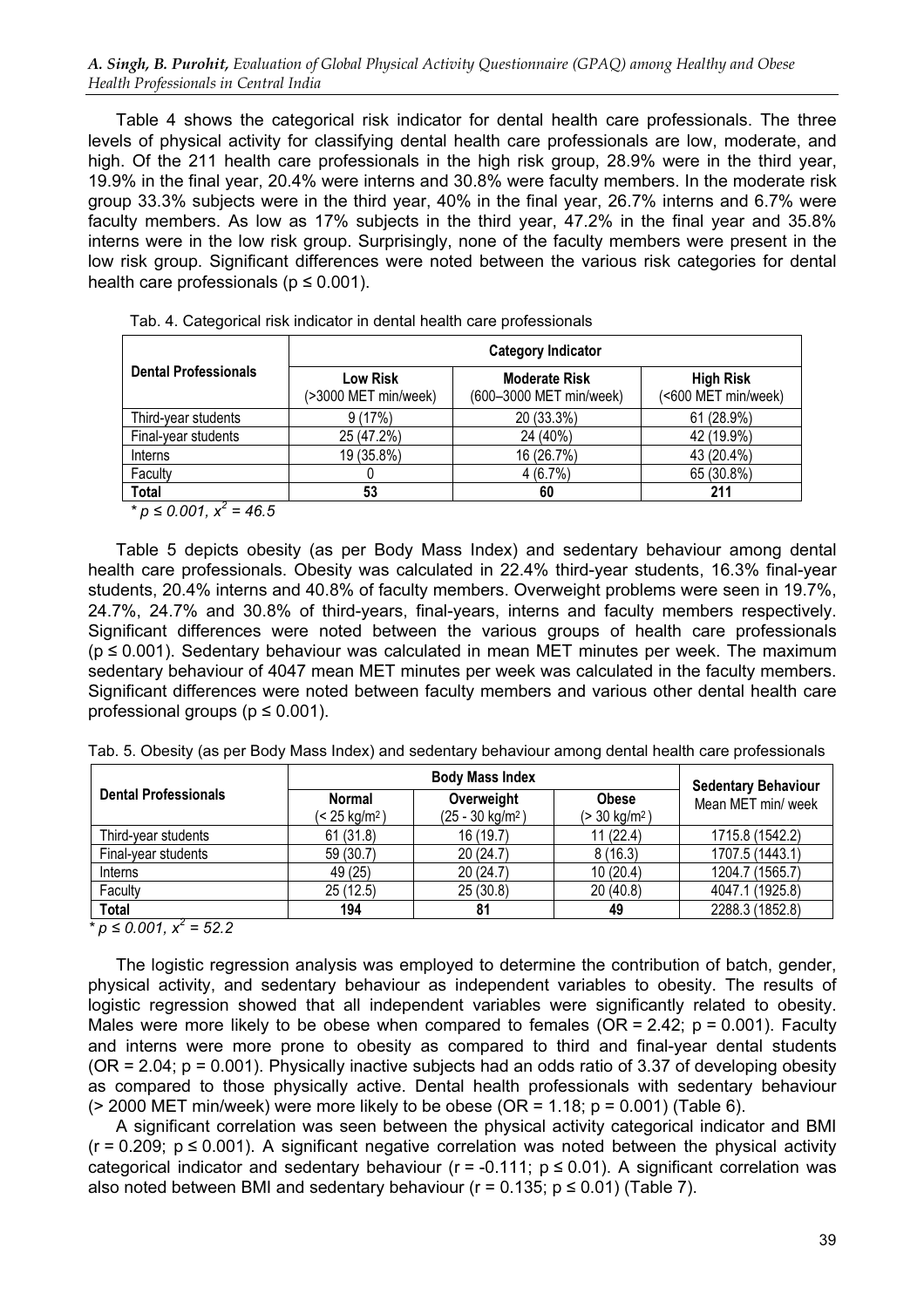Tab. 6. Logistic regression analysis with obesity as dependent variable {Absence of obesity; BMI (<25 kg/m<sup>2</sup>) vs presence of obesity  $($ >25 kg/m<sup>2</sup> $)$ } and batch, gender, physical activity and sedentary behaviour as independent variables

| Variables           |       | <b>SEB</b> |      | <b>OR (95%CI)</b>     |
|---------------------|-------|------------|------|-----------------------|
| Gender              | 1.89  | 0.298      | 0.01 | 2.42 (3.83, 1.99)     |
| <b>Batch</b>        | 0.71  | 0.294      | 0.01 | $2.04$ $(3.63, 1.49)$ |
| Physical activity   | 1.21  | 0.481      | 0.01 | 3.37(5.16, 2.76)      |
| Sedentary behaviour | 0.170 | 0.316      | 0.01 | $1.18$ $(2.20, 0.63)$ |

Variables - Gender: Male and Female, Batch: Students (Third year and final year) and Graduates (Faculty and Interns), Physical activity: Low risk and Risk group (Moderate and High); Sedentary behaviour: < 3000 MET min/week and >3000 MET min/week.

Tab. 7. Correlation between the physical activity Categorical Indicator (CI), Body Mass Index (BMI) and sedentary behaviour

| <b>Variables</b>                             | <b>Correlation coefficient</b> | p value |
|----------------------------------------------|--------------------------------|---------|
| Physical activity (CI) - BMI                 | 0.209                          | < 0.001 |
| Physical activity (CI) - Sedentary behaviour | $-0.111$                       | < 0.01  |
| <b>BMI</b> - Sedentary behaviour             | 0.135                          | < 0.01  |

# **Discussion**

Physical activity is a fundamental means of improving the physical and mental health of individuals. The findings from this study indicated that the level of physical activity was very low in the majority of dental professionals, when assessed using multi-domain GPAQ. Sedentary work, like that performed in dentistry, exerts work stress onto certain muscles thus building tension in the body. Hence, it appears that total physical activity remains insufficient to ensure energy balance and prevent obesity. During the past few decades physical activity levels among both adults and children in developed countries have declined steadily [16-17].

Using the logistic regression model, it was noted that male physically inactive faculty and interns with sedentary behaviour (> 3000 MET min/week) were more likely to be obese. Faculty and interns were more prone to obesity as compared to third and final-year dental students  $(OR = 2.04; p = 0.001)$ . The finding could be attributed to declining levels of physical activity among faculty and interns.

Data from three national surveys among Iranian adults have shown that more than 80% of the Iranian population is physically inactive [18]. The physical activity level of 198 Estonian family doctors was assessed by Suija et al. in 2010 using the International Physical Activity Questionnaire (IPAQ). Analysis revealed no statistically significant relationship between the level of physical activity and general characteristics (age, living area, body mass index [BMI], time spent sitting) [19]. In 1996 Ching et al. examined relationships between nonsedentary activity level, the time spent watching television and risk of overweight among male health professionals in a 2-year follow-up study. Odds of being overweight were 50% lower for men. Among men watching 41 or more hours of television per week, the odds of being overweight were 406 times greater than those for men watching no more than 1 hour per week. The study concluded that sedentary and nonsedentary activities represent separate domains, each with independent risks for overweight [20].

In 2008 Frank et al. assessed physical activity levels of 2,316 U.S. medical students. More than half (61%) of the students had the level of physical activity higher than those of age-matched peers in the general population, thus showing that promotion of adequate physical activity habits during medical education may be an important step to improve the physical activity in future clinicians [21]. In a survey on physical activity conducted by Hensrud et al (1992) on physicians of the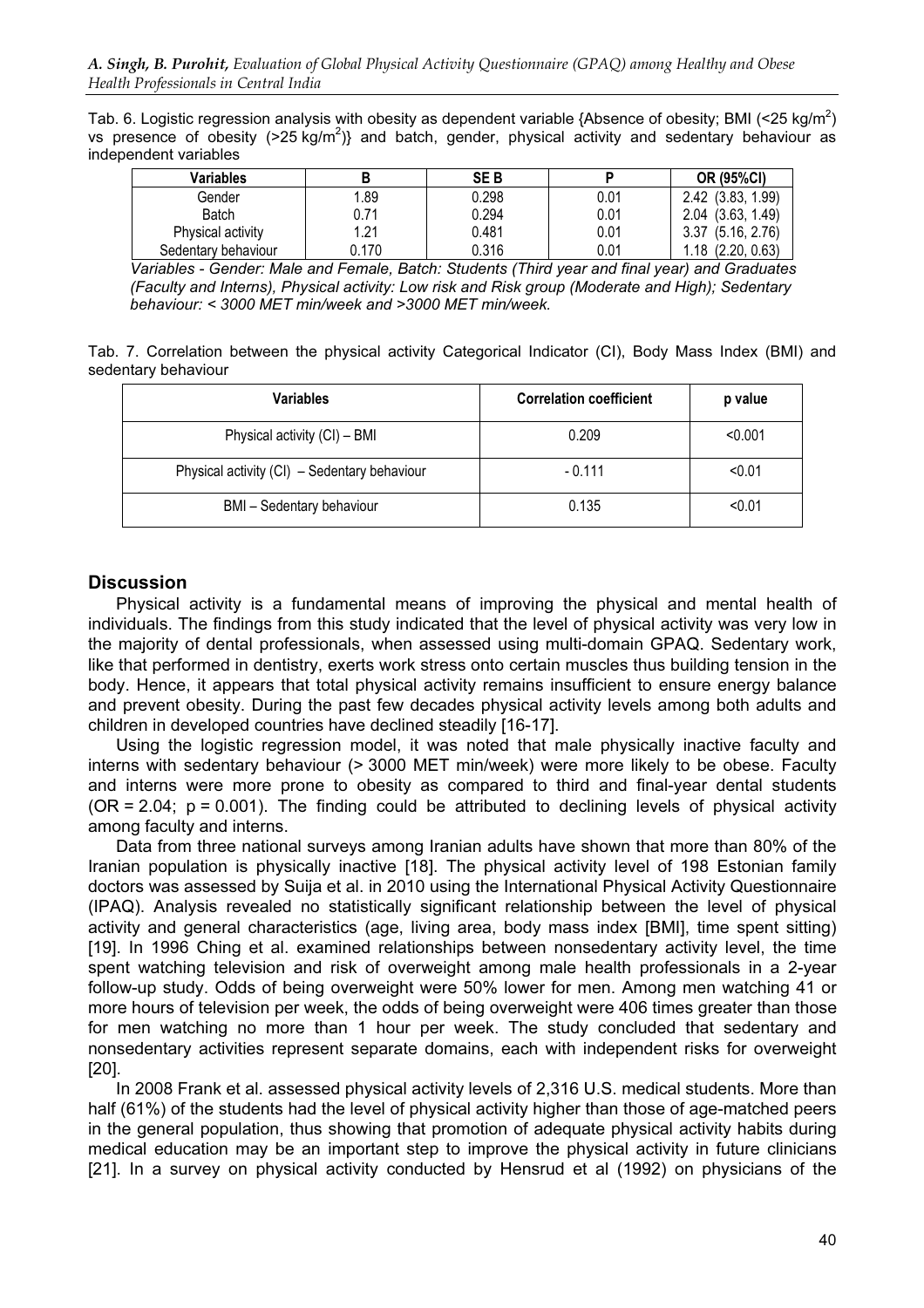Minnesota Medical Association, the prevalence of physical activity was higher compared with the general population. Overall, 65.6% of the 393 respondents reported performing regular exercise, while 38.2% participated in exercise vigorous enough to be of cardiovascular benefit. Men reported significantly higher prevalence of regular exercise and cardiovascular exercise than women did [22]. Lobelo et al. (2009) conducted a study to assess how physical activity habits of doctors and medical students influence their counselling practices. They concluded that medical schools need to increase the proportion of students adopting and maintaining regular physical activity habits to increase the rates and quality of future physical activity counselling delivered by doctors [23].

In 2009 Fretts et al. examined the association between total physical activity (leisure-time plus occupational ones) and diabetes incidence among 1,651 American Indians who participated in the Strong Heart Study for a period of 10 years. Compared with participants who reported no physical activity, those who reported any physical activity had a lower risk of diabetes [24]. Physical activity was also found to reduce the risk of periodontitis in a study on male health professionals. The results suggest that engaging in the recommended level of exercise is associated with lower periodontitis prevalence, especially among never and former smokers [25].

Total energy expenditure of 0 MET in recreational activities in the present study was reported by 74.4%, 58.6%, 53.8% and 52.1% of dental health professionals. Total energy expenditure of 0 MET minutes per week was calculated in 32.2%, 10.3%, 17.9% and 44.9% of third-year students, final-year students, interns, and faculty respectively. Beside the costs in terms of mortality, morbidity and quality of life, inactivity exacts high financial costs. For example, the annual costs in England – including those to the health system, days of absence from work and loss of income due to premature death – have been estimated to be €3–12 billion. This excludes the contribution of physical inactivity to overweight and obesity, whose overall cost might run to €9.6– 10.8 billion per year [26]. Similarly, a Swiss study estimated the direct treatment costs of physical inactivity at €1.1–1.5 billion. On the basis of these two studies, physical inactivity can be estimated to cost a country about €150–300 per citizen per year. Increasing current levels of activity could significantly reduce the costs to society, but even maintaining them can result in savings. For example, the Swiss study estimated the savings on direct treatment costs for the physically active at about €1.7 billion [27].

Almost 2 million deaths per year are attributable to inactivity leading to physical activity being described as the 'best buy in public health' [28]. Despite the global concern about noncommunicable diseases in low and middle income countries, increasing obesity and rapid changes in the pattern of work, transport and recreation, physical activity surveillance and monitoring are only carried out in few countries [29]. Addressing this societal issue is not the task of public health professionals and politicians alone. It requires action from and partnership across a broad range of sectors and professions, many of which do not have physical activity as a core element of their missions.

Regular physical activity is recommended for all, including dental health care professionals. It is associated with an increase in self-esteem and self-concept and a decrease in anxiety and depression. In addition, physical activity is one of the keys to counteracting the current epidemic of overweight and obesity that is posing a new global challenge to public health. It is also suggested in advocating physical activity in other sectors and providing them with the tools to facilitate its integration in a range of policies. Physical activity is a positive health behavior with so much potential to improve public health and so few risks that it deserves to be central to any future public health strategy.

We acknowledge that certain factors might have influenced the findings of the present study, such as the potential recall bias in the process of recalling and recording physical activity and inactivity. Because the BMI is dependent only upon weight and height, it makes simplistic assumptions about the distribution of muscle and bone mass, and thus may overestimate adiposity in those with more lean body mass (e.g. athletes) while underestimating adiposity in those with less lean body mass (e.g. the elderly).

A daily routine of exercise is recommended for oral health care providers in order to prevent musculoskeletal work-related disorders. Exercise increases agility, decreases stress and improves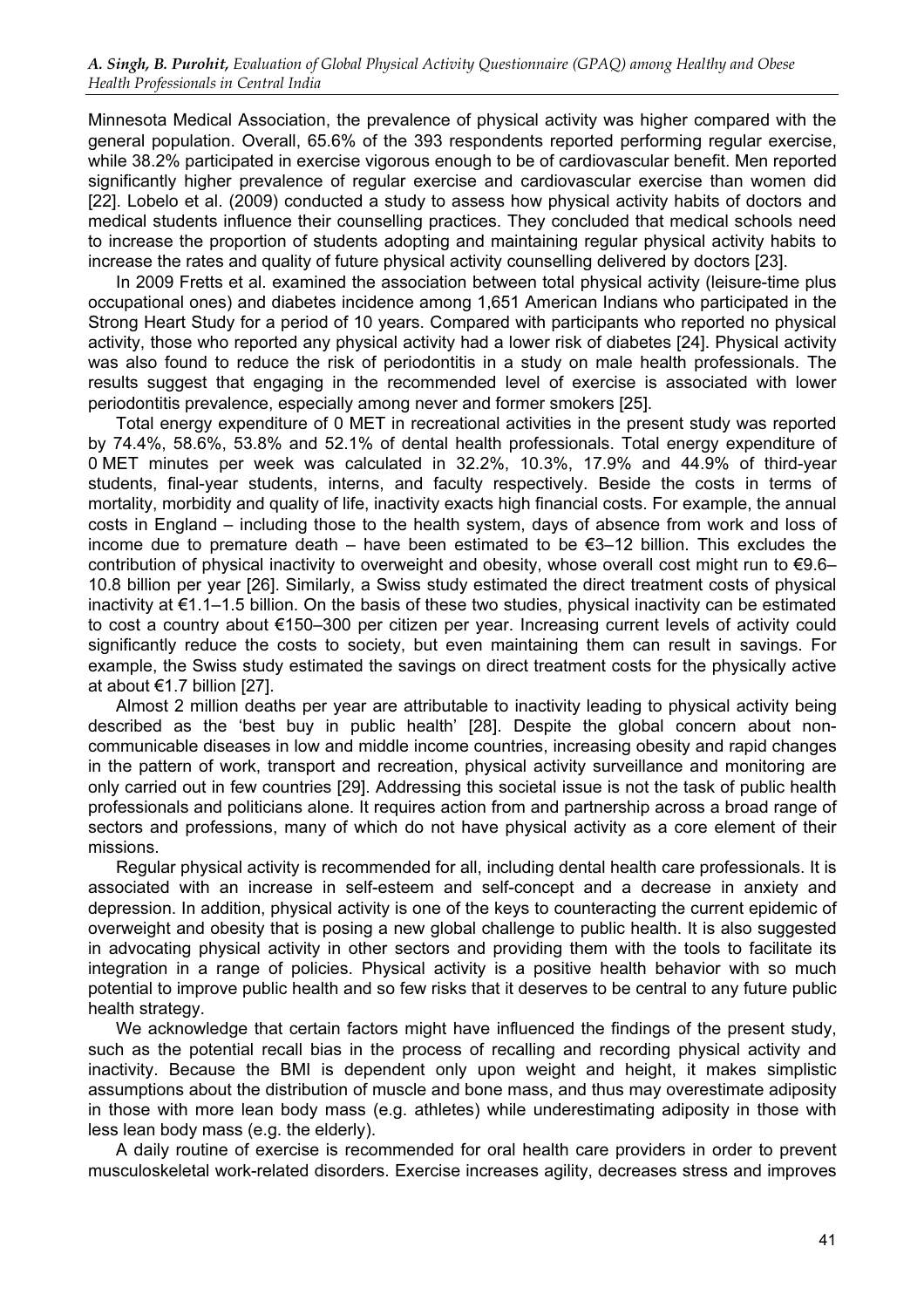overall mental and physical health. Warm-up stretching exercises can easily be performed at chair side or in between patients to help reduce pain, increase limberness, and muscle flexibility. Daily in-office exercises should be accompanied by routine physical activity and stress reduction regimens outside the workplace. Weight training will reduce tension and stress and help achieve a pain-free practice and improve the body's ability to resist strain injuries. Education must be offered to all oral health care providers on the risk of musculoskeletal injuries to enable them to prevent or alleviate muscular tension and work-related pain, which are common to dental health care professionals [30].

# Conclusion

The majority of dental professionals appeared to undertake very little physical activity, when assessed using multi-domain GPAQ. Obesity was calculated in 22.4% third-year students, 16.3% final-year students, 20.4% interns and 40.8% of faculty members. Of the 211 health care professionals in the high risk group 28.9% were in the third year, 19.9% in the final year, 20.4% were interns and 30.8% were faculty members. Physically inactive male faculty and interns from among health professionals with sedentary behaviour were more likely to develop obesity. A significant correlation was seen between the physical activity categorical indicator and BMI. A significant negative correlation was noted between the physical activity categorical indicator and sedentary behaviour. A significant correlation was also noted between BMI and sedentary behavior. The sedentary lifestyle of dental health care professionals is one of the major threats to the present and future health of this vulnerable group and is likely to make the community prone to an epidemic of chronic diseases.

# Acknowledgement

The authors would like to acknowledge the support extended by the participants and People's College of Dental Sciences, Bhopal.

# References

- 1. U.S. Department of Health and Human Services (USDHHS). Physical activity and health: a report of the Surgeon General. Atlanta, GA: US Department of Health and Human Services; 1996, 81-172.
- 2. World Health Organization. Preventing chronic diseases: a vital investment. Geneva, Switzerland: World Health Organization; 2005, 106.
- 3. Bauman A, Miller Y. The public health potential of health enhancing physical activity. In: Oja P, Borms J, eds. Health-enhancing physical activity. International Council of Sport Science and Physical Education, 2004.
- 4. Caspersen CJ, Powell KE, Christensen GM. Physical activity, exercise, and physical fitness: definitions and distinctions for health-related research. Public Health Reports 1985;100:126-131.
- 5. Leadership for Active Living. Leadership action strategies. San Diego, San Diego State University, 2003. [available at: http//:www.leadershipforactiveliving.org]
- 6. WHO. Physical Inactivity: a global public health problem. Geneva: World Health Organization. [available at: http://www.who.int/dietphysicalactivity/factsheet\_inactivity/en/index.html]
- 7. WHO. Technical report series 894: Obesity: preventing and managing the global epidemic. Geneva: World Health Organization, 2000.
- 8. Ogden CL, Carroll MD, Flegal KM. Epidemiologic trends in overweight and obesity. Endocrinol Metab Clin North Am 2003;32:741-760.
- 9. The World Health Report 2002 Reducing risks, promoting healthy life. Geneva, World Health Organization. [available at: http://www.who.int/whr/2002/en]
- 10. Sørensen J, Horsted C, Andersen LB. Models of potential health economic consequences by increased physical activity in the adult population. Odense: Syddansk Universitet, 2005.
- 11. Risk factors and public health in Denmark. Copenhagen: Statens Institut for Folkesundhet, 2006. http://www.si-folkesundhed.dk/upload/risikofaktorer\_def.pdf
- 12. WHO. Global strategy on diet, physical activity and health. In: Proceedings of the 57th World Health Assembly. Geneva, Switzerland: World Health Organization; 2004, 2-18.
- Global Physical Activity Questionnaire (GPAQ). Analysis quide. [available at: http//.www.who.int/chp/steps/resources/GPAQ\_Analysis\_Guide.pdfl